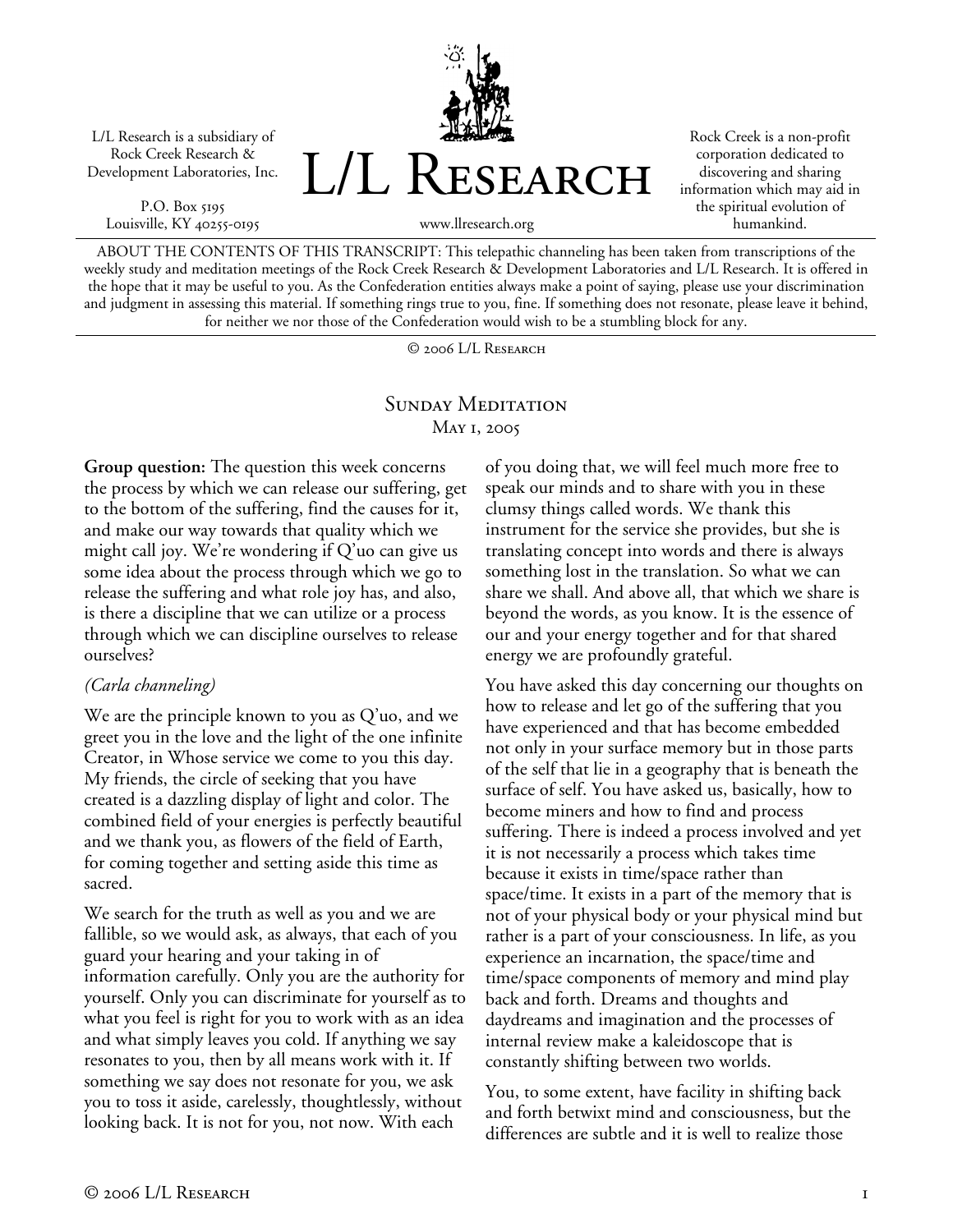times when the nature of your personal reality shifts from the third-density concerns of mind to the multi-density concerns of time/space, which we would describe as that of consciousness.

We cannot promise you solutions for suffering but we can talk about some of the things involved in finding, in processing, and in releasing catalyst that has been, shall we say, undigested and buried in order to preserve the goodness of catalyst until it has been thoroughly used up.

The work of the one known as Ron, creator of the materials for Scientology, and the work of the one known as Silva, in creating the techniques of Silva Mind Control, both speak of embedded pain and its nature as being that which is underground in the unconscious part of the self so that one really must go after it. The hints that there is embedded suffering that one can go after are part of the everyday surface experience of life. You are taken out of your normal, peaceful mentality by something someone says or some act that you observe that creates in you a response. And you note, if you are clever and are watching yourself—which is always a good idea—that that reaction was out of proportion to the event that caused the reaction. That is your prime clue that something is going on within you that is in need of exploration.

As we have said to this group before, most embedded pain has been buried long ago when you were young in incarnational age and small in body. In childhood, you are undefended and those things which hit you hit you hard. You have listened to a lot of opinion from people that you perceive as Godlike: parents, teachers and other authority figures. And you try to accept the things that they say and make sense of them, and judge and evaluate experience using those guidelines.

A couple of things happen. First of all, those very God-like entities that seemingly are the source of nurture and care create pain in their dealings with you, and you do not know what to do with the pain. It is not as though you can leave these people and choose to live somewhere else. In order to deal with living with someone you have come to fear as well as trust, you create within yourself a place to go in which you are safe. This asylum that you create for yourself is displaced from all others but yourself. The cost of creating such a place is the removal of your full self from the interface between yourself and your

most intimate family life. Whereas in some mythical early babyhood perhaps all was well and there was no feeling of fear or distrust of the environment that was your home, fairly early you developed a sense of caution. And this has affected your ability to meet life with a full, frontal embrace.

For some entities, like this one whom we use as channel at this time, there has been a reintegration of a great deal of self with the immediate environment and, indeed, it was a process that was years in the making; a process wherein this instrument deliberately and consciously returned to the family environment and interacted with each of those entities from which she had come to feel displaced until she was satisfied within herself that she had again achieved a complete integration of herself into this original home so that there was no more fear in that place.

It is a rare entity that is able to do this work fully. Perhaps the parents have disappeared because of death, divorce or some other means of removal of those people from the environment. Perhaps there was such damage done that there is not the possibility of being able safely to go through the process of reintegration with the childhood environment. Whatever the reasons for an inability to fully come back into the original home within the memory, within the consciousness, and accept it fully with trust and love, the lack of that original goodness of home bears on the rest of the incarnation in terms of creating an environment in which the personality shell carries those original wounds from early childhood without being able to process them.

Certainly, there are opportunities later on in life, when one has grown up in terms of physical body adulthood, that are painful enough and displacing enough to create further pockets of pain that are then again buried because one is not able to deal with them fully at the time. The one known as Ron calls these pockets of pain engrams, and we feel that this is a handy word and we will use that word. We are simply speaking of crystallized memory that carries with it an emotional charge. We do not need to define suffering because each of you has suffered and knows the nature of human suffering. You know the many colors and textures of pain; you know how it can hit you full-face or from the side or from behind, and how each of these ways of being hurt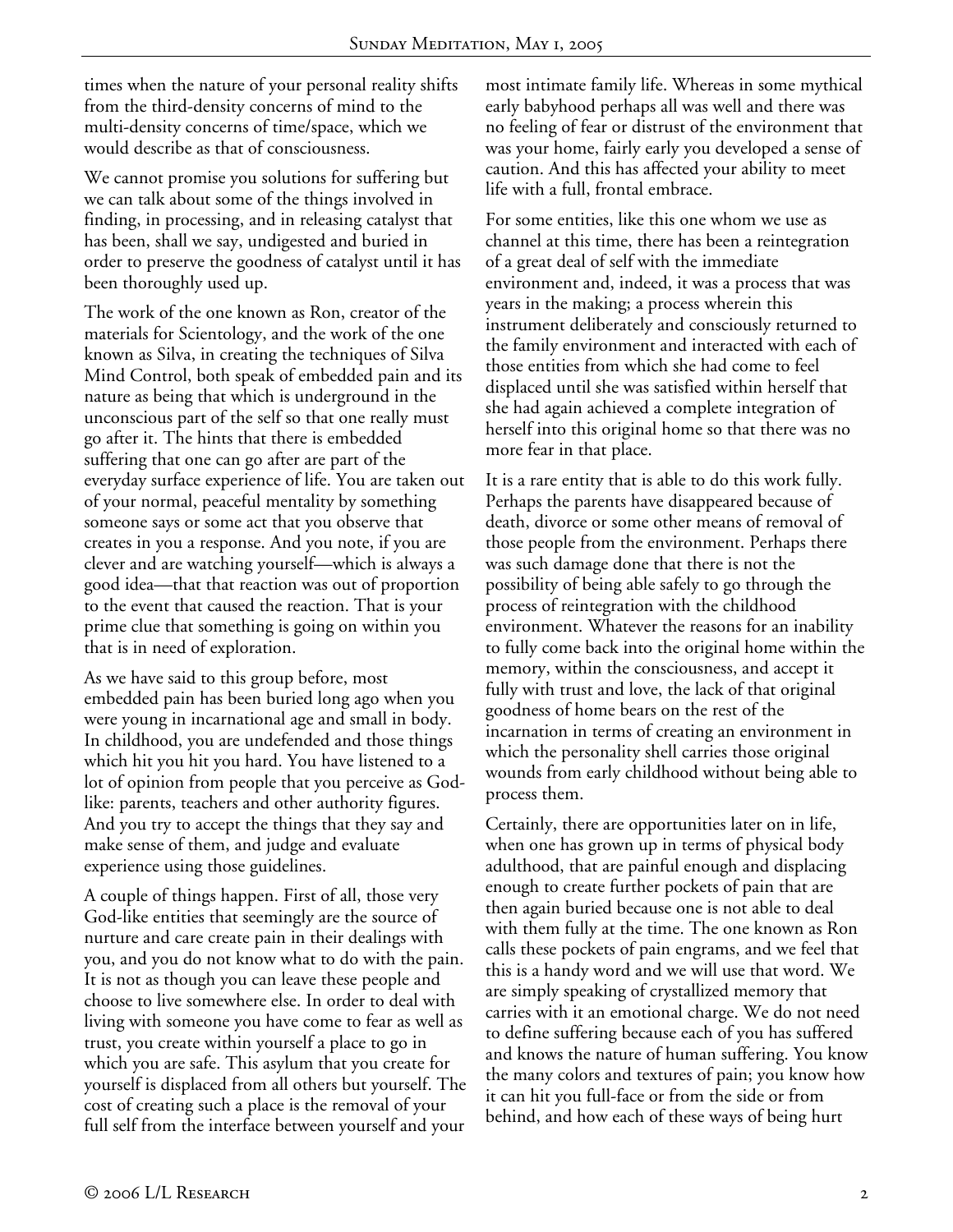has its own presence. You know how your emotional and nervous systems respond to these assaults and you know how just thinking about certain things that have happened to you can create the whole environment in which the suffering occurred for you as if it were yesterday instead of thirty years ago.

That is the situation for each of you as far as what this instrument might call baggage that you carry and do not even know that you are carrying. But as the one known as C said, when she gripped the courage fully to face herself and ask to be shown by her guidance system the suffering that she was carrying, she was overwhelmed with the richness of her load. Each of you has a suitcase full, shall we say, of real gems of pain and suffering that are neatly packed away, waiting for you to return to them, and, with love, to lift them to the light and to work with them.

Now let us talk about joy. The one known as R1 said that he wondered if joy and discipline were somehow incompatible, that perhaps if one were joyful one did not have discipline or somehow discipline might not seem to be that which would produce joy. And yet he sensed that discipline may be involved in discovering joy. As it happens, this instrument is more familiar with the landscape and the environment of joy than most because of what she would describe as brain damage. There is a much stronger link in her energy system between mind and consciousness than is usual among your people, and this entity toggles up into consciousness more often than not. When one is within that part of the mind which we would call consciousness, the default setting is joy. The nature of the one infinite Creator is joy. We might move beyond that word to the word ecstasy. We might even move into the word called orgasm, for the default setting of the creation and the Creator is absolute and infinite joy. In terms of your experience of it within a third-density body, it is orgasmic. In terms of consciousness—which is that which you carry within you at a deep level in incarnation and out of incarnation—it is simply that constant radiation of unconditional love which is like an infinitely rich experience of the most joyful and light-filled sense of self that can be imagined.

Each of you has a core self that has nothing to do with the way you express yourself, what you do for a living, how you speak, what your educational experience is, or any of those details. That essential

self is a self that you share with every living thing in the creation. And that essence rests in joy. For this instrument there are many times when she simply moves into that place of light and is lost to the consensus reality around her. Among your peoples, this state of mind is called mysticism and the gift that this state of mind offers to the one who slips into that ecstatic state from time to time is not a gift that can be shared, except in essence. Each of you can perhaps recall moments seeing something beautiful in the natural world or in the world of art or music, dance or just a moment in time when everything seemed right, that you got a whiff, a scent, of the perfection of all that is. My friends, this is a true perception.

You do live, regardless of the appearances around you, in a perfect creation where all things are evolving at the rate at which they can evolve. You brush up against an endless stream of other selves in your everyday life and they all have their perfection already within them. And so each of them is to you as a reflection, as a mirror, and you see yourself, again and again, in everyone you meet. Different people show you different sides of yourself. Certainly, many of the mirrors are crazed, as in a funhouse at a carnival and you are too tall or too wide or bent in the reflection. And yet it is you. What is that reflection attempting to show you? The questions, the process, are endless. And you are like a detective in a way, or one who puts together a very complex and three-dimensional puzzle. You create the world, again and again, new each day by the way you put the pieces together, by the way that you read the mirrors in your environment.

Consensus reality has a strong tendency to pull you away from consciousness into mind, away from joy into the concerns of the everyday, away from the unity and the peace and the power of your natural essence into the endless stream of detail and the constant rearrangement of detail to make structures with which you can live, within which you can work, and from which you can learn.

Where does discipline, then, come into this process of mining your engrams, bringing them to light, and working with them? There is a tremendous discipline involved simply in keeping your mind on track, in, as several have said in various ways, remembering who you are and why you are here. It is not a discipline that is rigid. Certainly, one with a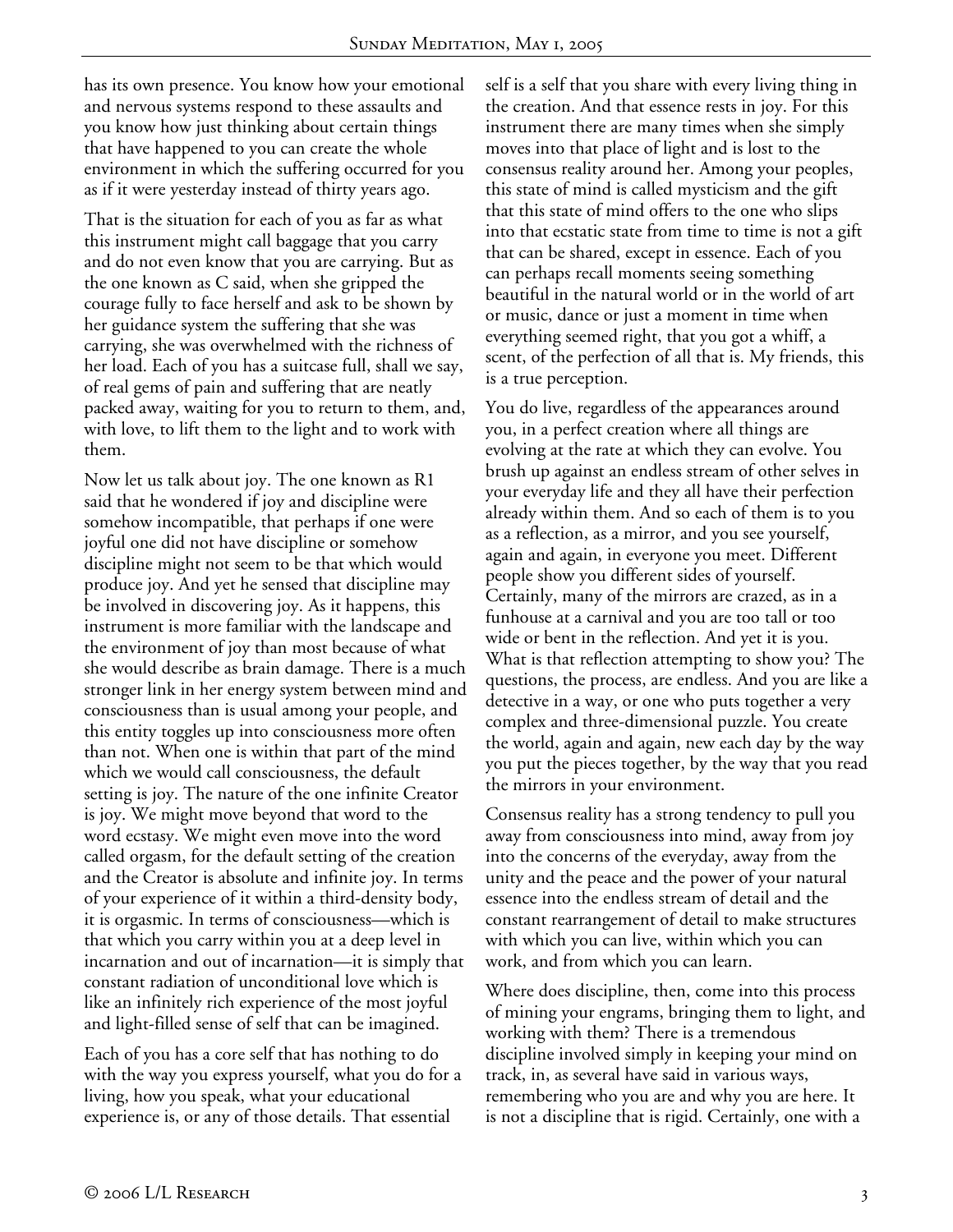sense of a discipline may create a rule of life in which there are certain things to be done each day in order to create the most favorable environment for spiritual evolution. There are those such as the one known as R1, the one known as T, and the one known as Carla who strive each day to set aside time for meditation. They do this because they have found that it is helpful. There is a fruit to this discipline of silence. But we are not speaking here of that rigid kind of management of time. Rather, we are speaking of the discipline, of the management, of mind, of thought, shall we say.

What have you thought about today? What of those thoughts have you taken seriously enough to listen to? Do you listen to your thoughts and do you follow them? We recommend it. The clues for where pain lies are embedded in your everyday thoughts. Certainly, it is helpful to use dreams, because dreams are the conversation that your consciousness has with you when it finally gets a chance for the floor. Your mind has been filibustering all day in endless conversations about how to do this and why to do that and you become mired in details. During your dream time, all of the things that you shoved aside because you really did not have time to think about that now have a chance to spring up and up they come. Listen to those things in your dreams that do come up, that you can remember. But more than that, listen to the seemingly trivial thoughts that pass through your mind during your day, in the midst of the hustle and bustle of life. And when you begin to see a pattern, think about it, follow it, pursue it as if you were a lover and that pattern of remembered pain was your sweetheart. What alleys and doorways you go through in pursuing that pain are out of time and out of place, existing in that closet, shall we say, within that haven that you created as a child. Your safe place has these treasures stashed away, safely stored until you get back to them and take them and look at them fully and lovingly.

You will predictably feel a good deal of resistance around doing this work. These things were put away because there was enough intensity and fear surrounding them that you felt unable to deal with them at the time that you experienced the catalyst that was the original wound. Taking it out again, you will experience all of those feelings. This instrument was speaking with the one known as Vara not too long ago about the nature of puncture wounds. [Vara and Carla] had both experienced

puncture wounds and were talking about the fact that they cannot heal from the surface down. They can only heal by being exposed and healing from the bottom of the puncture upwards to the surface. Digging at an engram is much like this [in that] you are finally opening that place where there was infection, if you will. You must let the sunshine of your love and the rain of your faith cleanse that wound.

Interestingly enough, once you set yourself to do this work, the process can happen so quickly that your reaction to finding the source of that particular pain finally is joyful laughter. You look at that pain and experience the deep humorousness of that moment. For pain, once exposed, once seen for what it is, is not at all the monster that you hid away and the relief is palpable, the joy is intense, and the reaction is laughter. We hope that as you find these engrams, as you love them and look at them straight and embrace them as the wolf that bites, you will find that deep humor and that reaction of laughter coming to you.

Sometimes the process is not so speedy. Sometimes that is not the bottom. Even though you find that engram, it is attached to other engrams. You have created a network, a spider web, if you will, of connected pain. And you have connected pains that you have had later on in life to an even deeper pain. So sometimes the search for the true bottom of that particular pain is a search that must go on for a while. Be patient with yourself if this is so. Keep digging, keep mining. Realize that, just as in underground lodes of minerals that create gems, your pain has been under tremendous pressure for a long time. The common coal, shall we say, that was the original pain has gradually become diamondlike. It is not sitting there with the original blood and sweat on it but rather it has been recreated within you as a gift, as a treasure. Within you, in the nodes of pain, lie beautiful colors that you have earned and are a part of you that you would not wish to do without. Perhaps they are dark colors, certainly. But as part of your palette of creation, they give to your expression an incredible amount of depth and richness as you lift them from their storage into the light of your open heart, appreciate and give thanks for these gifts and these treasures.

The one known as R1 said earlier that he was finding in his spiritual search that the direction is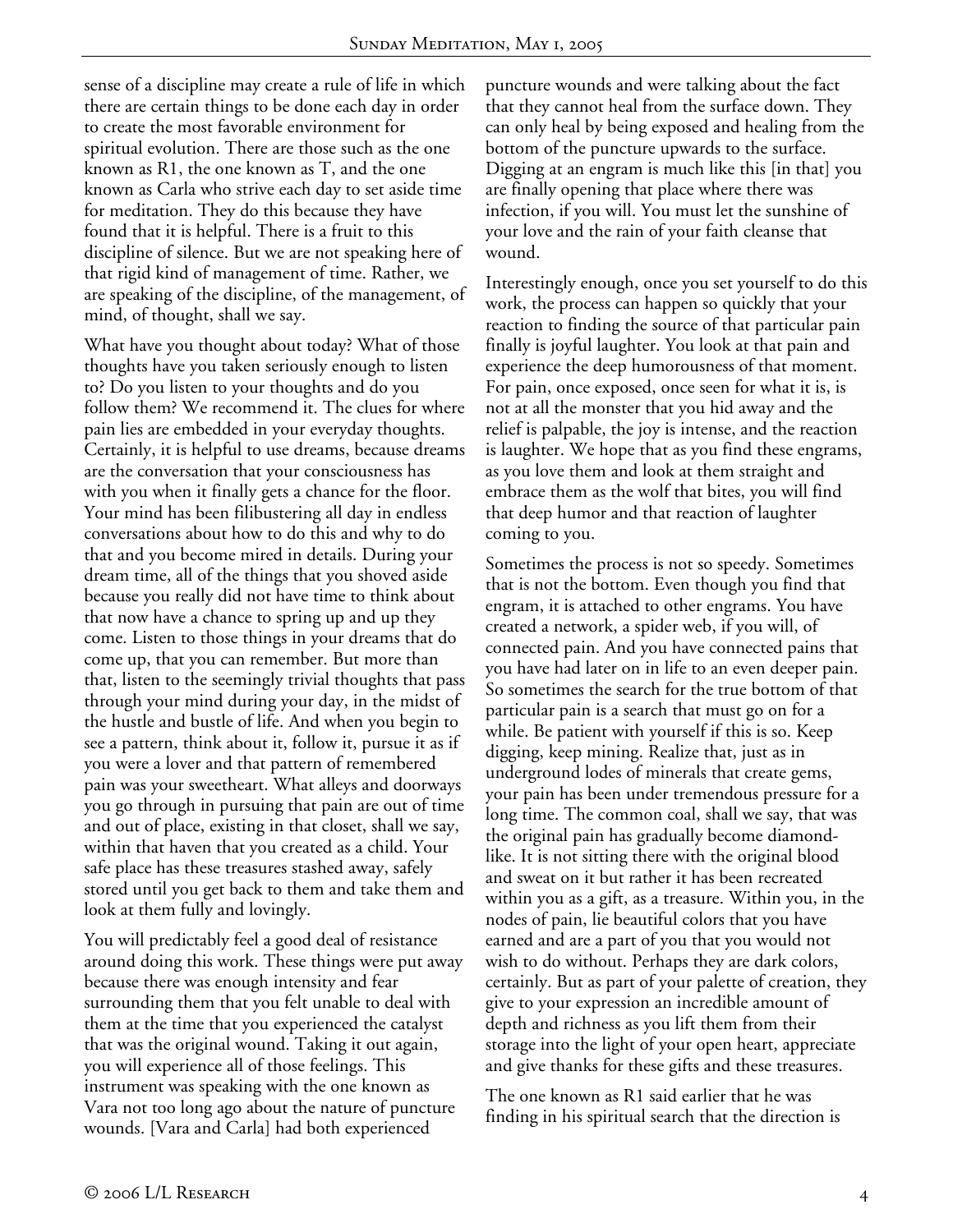from complexity to simplicity, and that he rather liked that direction. And we say to you as well, when your life has become truly yours, when you have found the freedom to be yourself, you will find that life has become very simple. Certainly, in terms of the details of the day, life is seldom simple. But in terms of knowing who you are and choosing what you wish to put your energy and time in on thinking about, each time that you are able to shed a layer of falsity from your own pattern you will find that you have simplified the life because you have been able to simplify your thoughts. The one known as Ra said many years ago that it was helpful to think this thought, to ask oneself this question, "Where is the love in this moment?" When you ask that question, you open your heart

### *(Side one of tape ends.)*

## *(Carla channeling)*

When you open your heart, the Creator embraces you and shares Its heart with you and when you and the Creator are one and abide in each other [then] all things are one and filled with love. May you come often into that open heart, into that consciousness of that one Creator. And when you leave those precincts to attend to the details of the day, may you go forth carrying that essence with you. The radiation of that open heart blesses all whose lives you touch and is your gift to the creation, the Creator, and all those whom you meet. There is no better gift, my friends, than your beauty and radiance. May you trust and have faith in yourself and may you come to know more and more deeply that you carry within you the truth and the freedom that that truth brings.

This instrument is telling us that it is time for us to open the meeting to further questions and so we allow this to be the response to that wonderful question. We just thank you for asking such a great question for us to work with. It has been a real pleasure and we have not done it justice, we know, but perhaps we shall have another go at it at a future time.

Is there another query at this time?

**T:** Yes, I have a question that I spoke of earlier to the group about meditating when one is feeling down, depressed, just bad about things in general. It should be the time when you go to meditate but I find it very difficult to do that. Could you comment on any

ideas about how to help yourself make the situation more conducive at that moment to meditate when you are in a bad frame of mind?

We are those of  $Q'$ uo, and are aware of your query, my brother. The tendency of an entity who is distressed or depressed is to wish to seek a numbness, a lessening of the jangling of the nerves or the awareness of the pain involved in whatever has caused that kind of discomfort. And certainly, when one moves into meditation, the opposite effect occurs: the sense of reality becomes sharper and the landscape clarifies. Therefore, it is natural, my brother, that you would find it difficult to move into the silence, for that silence speaks and those still, small voices that speak in the silence tell uncomfortable truths and bring up material that simply intensifies and sharpens the original discomfort.

In one sense we would say to you it is a good discipline to go ahead and move into that silence, despite the resistance. However, we might suggest that it would be helpful to you, if you decide to go that way, to create a routine that is in the creation of the Father, as this instrument would call it. The meditative walk through the natural environment gives the process of meditation the boost of the support of the first and second-density creatures: the earth, the air, the fire, and water are around you in the creation, as are second-density entities such as trees and plants and those entities such as birds and animals with which you share the creation. Their nature is not trammeled with third-density concerns and so they are instinctively supportive of you, my brother. It is very grounding to be in touch with the earth. This instrument, for instance, finds it helpful simply to pull a few weeds at the end of the day, not because she is making such a huge difference in her garden, but mostly because the contact is so soothing and so beneficial to her.

Sometimes it helps to change from an indoor environment or a working environment to the natural environment. It is not that it softens the blow of silence. Silence can be very confrontive. Meditation can be uncomfortable when one is dealing with things one does not understand. Yet we encourage you to continue the discipline of meditation and simply change the venue, moving from the civilized and domestic environment of house and chair and so forth to the stillness of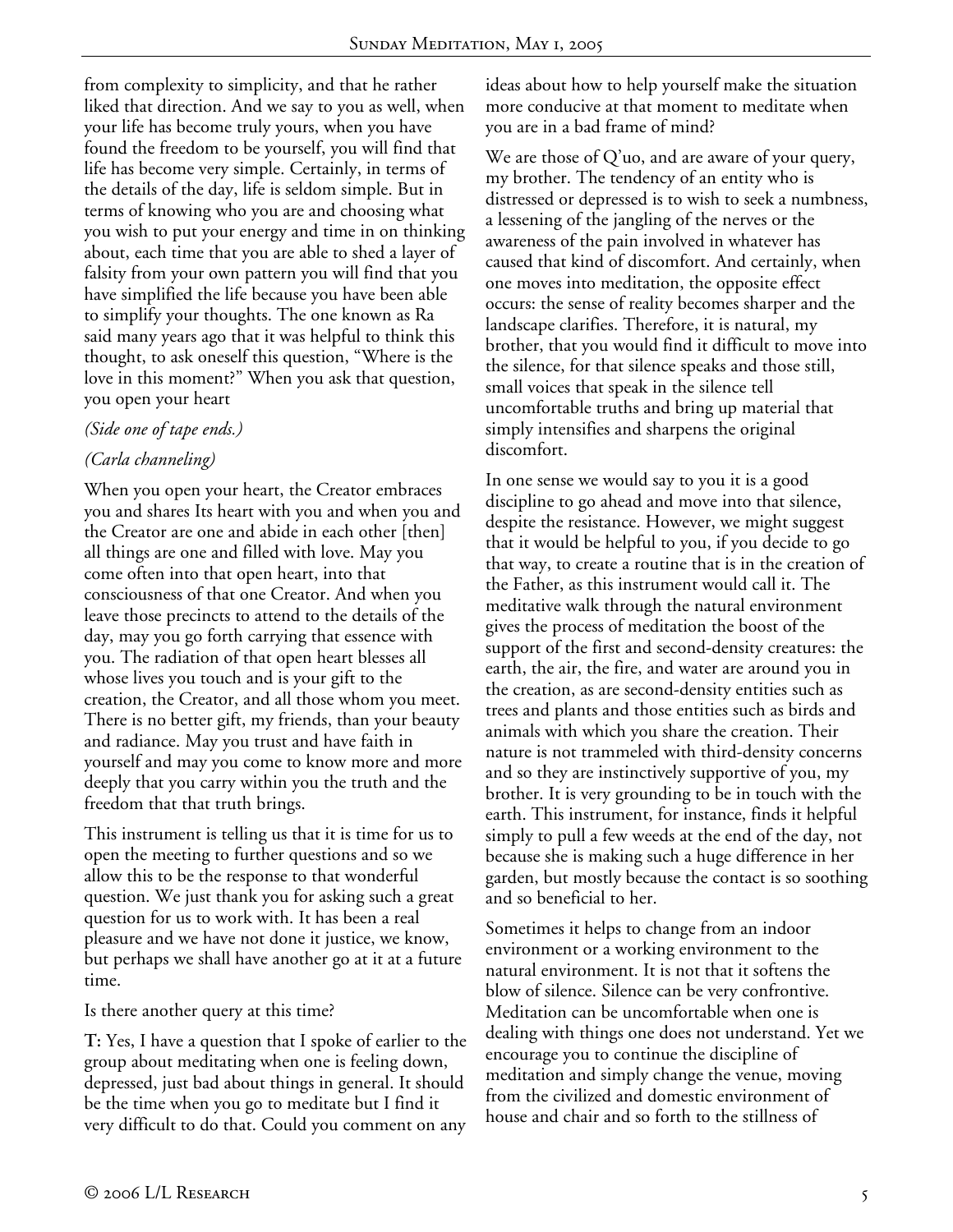motion as you walk and take your meditation, with motion being a part of it.

We would also comment on that which the one known as R1 said at the time that you originally had spoken of asking this query. The one known as Ron said that he had found it helpful, when one was mired in terms of one's own process, to get out of that box of self, to focus on doing something for someone else. We would agree with this assessment, and say that it is a tremendous help to the process of understanding the self to get out of the small circle that one has worn in the carpet by going around and around the same thought, lifting oneself into another environment, looking at another problem, looking at how to serve another entity. All of these are very helpful in terms of freeing the self up from a bondage which has not been perceived but is very real. For one ties oneself into a pattern by habit and it helps to pull oneself out of it.

We would say, however, that it is also helpful to realize that doing this is a technique which bypasses the inner work in any direct manner. So it is well, say, at the end of the day to come back to that concern in a contemplative setting and to ask yourself at the end of the day, "What do I still see here? What is catching me? Where are the triggers involved in this situation and how does my highest and best self see into this situation, given that love and that wisdom that have come to me in this day?" For you truly have grown today. So it is helpful, shall we say, in the evening or before you go to bed or as you are going to sleep to move in a peaceful and contemplative way into your own thoughts once again, asking yourself what the harvest of the day is. What have you gained, what have you released, what has caught you, and why?

The one known as R2 said that he distinctly remembered reading many times that we have said it is the questions that you ask that are truly valuable rather than the answers which you receive. Let yourself be curious. Let yourself ask. Be bold. For you see, what you are trying to burn through is the numbness and the resistance that you have learned to defend yourself by using in your daily life. You want to get to that place where you are in the default setting and yet you are kept from it by the cotton wool that you have battened in order to protect yourself. Wonderful is that moment when you blow it all away with the true wine of unconditional love

and acceptance so that you are in full body contact with yourself, your essence, and who you really are. These are times to be prized, remembered and found again and again.

May we answer you further, my brother?

**T:** I had another thought. I hate to take so much time but it occurred to me, while you were speaking there, of course, a very good way to get beyond those bad feelings would be to develop a true sense of appreciation for the catalyst that was coming your way and causing this depression or whatever it may be. But it also occurred to me that deep down, maybe a person harbors anger about the incarnation that they've come into in this life and if one is able to forgive one's true self for the cards that were dealt in a particular incarnation, to truly forgive, this would help the entire situation. Could you comment briefly on that?

We are glad to comment on this observation for it is excellent and profound. Again we have trouble dealing with this in words because it would be handy to think of this sort of process as having a beginning, a middle, and an ending. But in actuality, in consciousness you are swimming in states of awareness. And because you have come into a state of awareness once does not mean that you have finished a process. It means that you have found yourself in a certain state of consciousness. Once you have found it, at least if you trust in yourself, you can believe it and you know it is there and is something that you can seek once again. But spiritual evolution is not a straight line, it is a spiral. It is like you are walking up stairs that move around the hub of self in terms of your experiences so that, as you come to that same place again, you can say to yourself, "I recognize this place, this state of mind, I know this, I've been here before," but you actually are in a different place, because you have spiraled into that place and you are now, shall we say, at a different rung on the ladder, a different level of awareness. You learn from everything and you carry everything in whatever state of learning has processed through you.

It is most true that a great incarnational lesson that is common to all those who take incarnation is simply forgiving oneself for the choices made in coming into incarnation. Before incarnation, everything looks pretty easy. Standing outside the incarnational miasma of what this instrument would call the world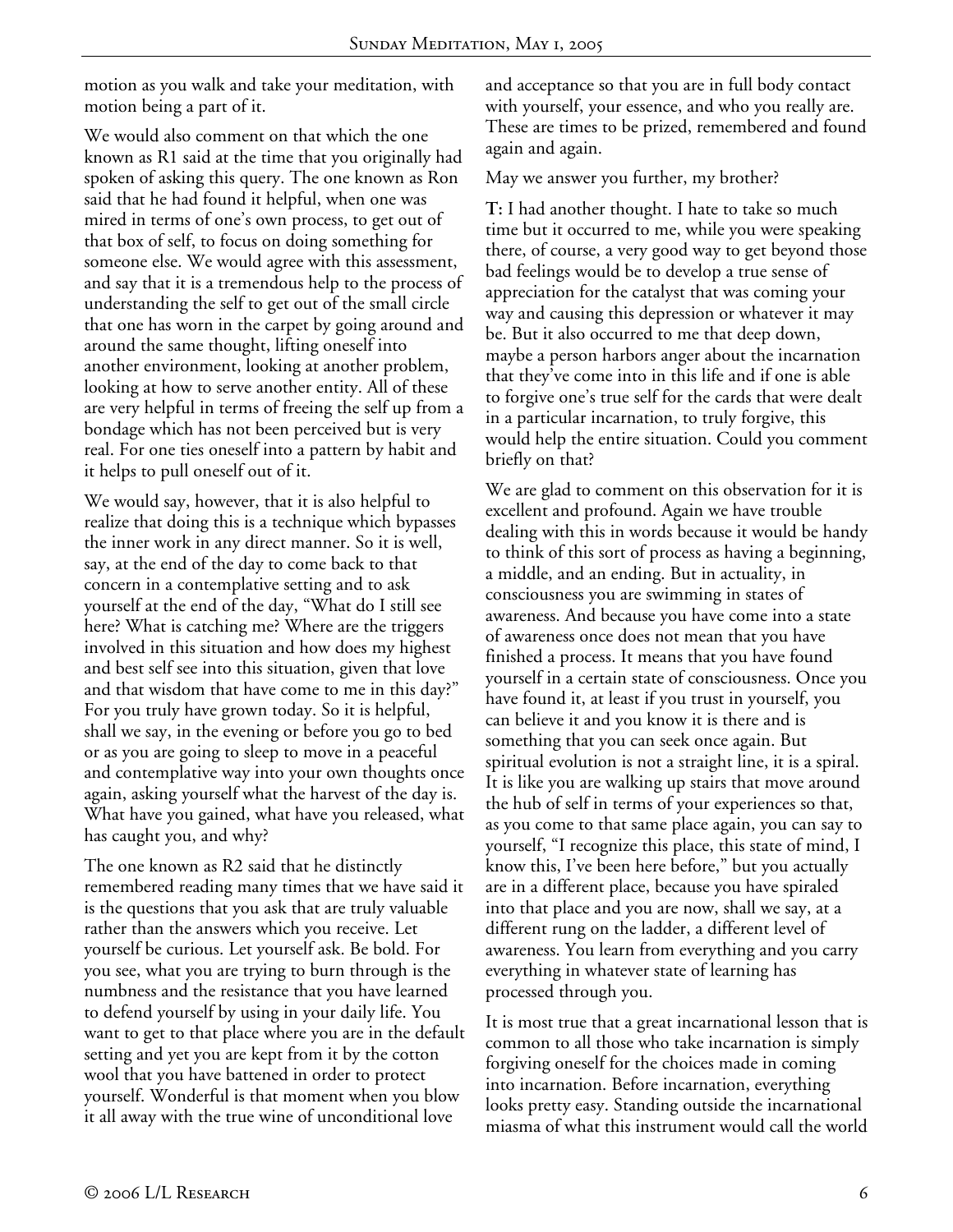of maya or illusion, your memory is intact. You understand who you are. You understand the goals and the missions that you have set for yourself for this particular incarnation. You understand the use of pain and suffering and the necessity for it, the gift of it, indeed. For it is this very displacing pain that alerts one to some situation that needs to be worked out, some patterns that needs to be resolved. You see it all very clearly and as a whole. Then you plunge into the womb and the parents' arms, and everything clouds over and nothing is simple. Until you enter through the gates of death into larger life and again regain your complete memory and are able to see your life as a whole, the incarnation itself is spent with at least a substantial portion of your time being given over to trying to figure out what the situation really is, what is really going on, what you are really seeing, what you are really hearing, what is really coming into your perceptive web.

Here is where faith enters in. By faith, you can simply affirm that all is well, that what you need is coming to you, and that what you have to give is something for which there is an audience. By faith, you can know that you are useful, even if you are stuck in bed, sick as a dog, and unable to do anything. By faith, even if you are stuck in a job where you do not see how you are truly helping, you can know that you are helping [because] you are you and the love with which you do that job is the greatest gift in the world and one worthy to be given. We ask you, then, to explore that resource of faith and to ask for help because there is a strong support system available, designed specifically for you and involving quite a few entities who have been drawn to you because of the beauty of your soul and the fervor of your seeking. They must be asked before they can help. Once you ask for this support, you will find it everywhere.

May we answer you further, my brother?

**T:** No, thank you very much.

We thank you, my brother. Is there a further query at this time?

**S:** Here it is, another year I've been given the opportunity to learn. Derby's coming up next week and Wilko and Afleet look pretty good. Can I put five bucks on a horse for ya? Can you give us a little inside scoop here?

We are those of Q'uo, and are aware of your query, my brother. It is good to feel your humor and your energy and may we say that we would never bet on a sure thing. We will leave that to you.

Is there another query at this time?

**S:** Well, not from me.

#### *(Pause)*

**S:** Well, I lied! I got another one. Stepdaughter is soon to give birth and we've gotten some information on this new baby, this new entity coming in, and I'd be curious to get your perspective and your thoughts and your impressions on this new soul.

We are those of  $Q'$ uo, and are aware of your query, my brother, which actually is not a query at all but a request for observation on the miracle of the infinite moving into illusion. May we say that each soul that enters into incarnation at this time is a pioneer of fourth density. This entity, like so many entities being born at this time, shall have a specific set of difficulties which are the result of that dual activation of third and fourth-density bodies. The challenge for such entities is to find those about them which are aware of their uniqueness and are able to work with them as equals from a very young age. We congratulate you on this miracle and encourage all within the family to rally around this soul. As the one known as Wordsworth said, there are streams of glory around any birth. $^{\rm 1}$  The radiance around any soul fresh from the Creator is a wonderful thing to see. May you see yourself in this new child's face. May you feel yourself to be as new as this child. May you give yourself the opportunity to live a new life.

May we answer you further, my brother?

**S:** No, thank you.

Is there a final query at this time?

 $\overline{a}$ <sup>1</sup> This is a misquote. Here is the original quotation, from the long poem, "Intimations of Immortality from the Recollections of Early Childhood," by William Wordsworth:

Our birth is but a sleep and a forgetting: The soul that rises with us, our life's Star, Hath had elsewhere its setting, And cometh from afar: Not in entire forgetfulness, And not in utter nakedness, But trailing clouds of glory do we come

From God, Who is our home."